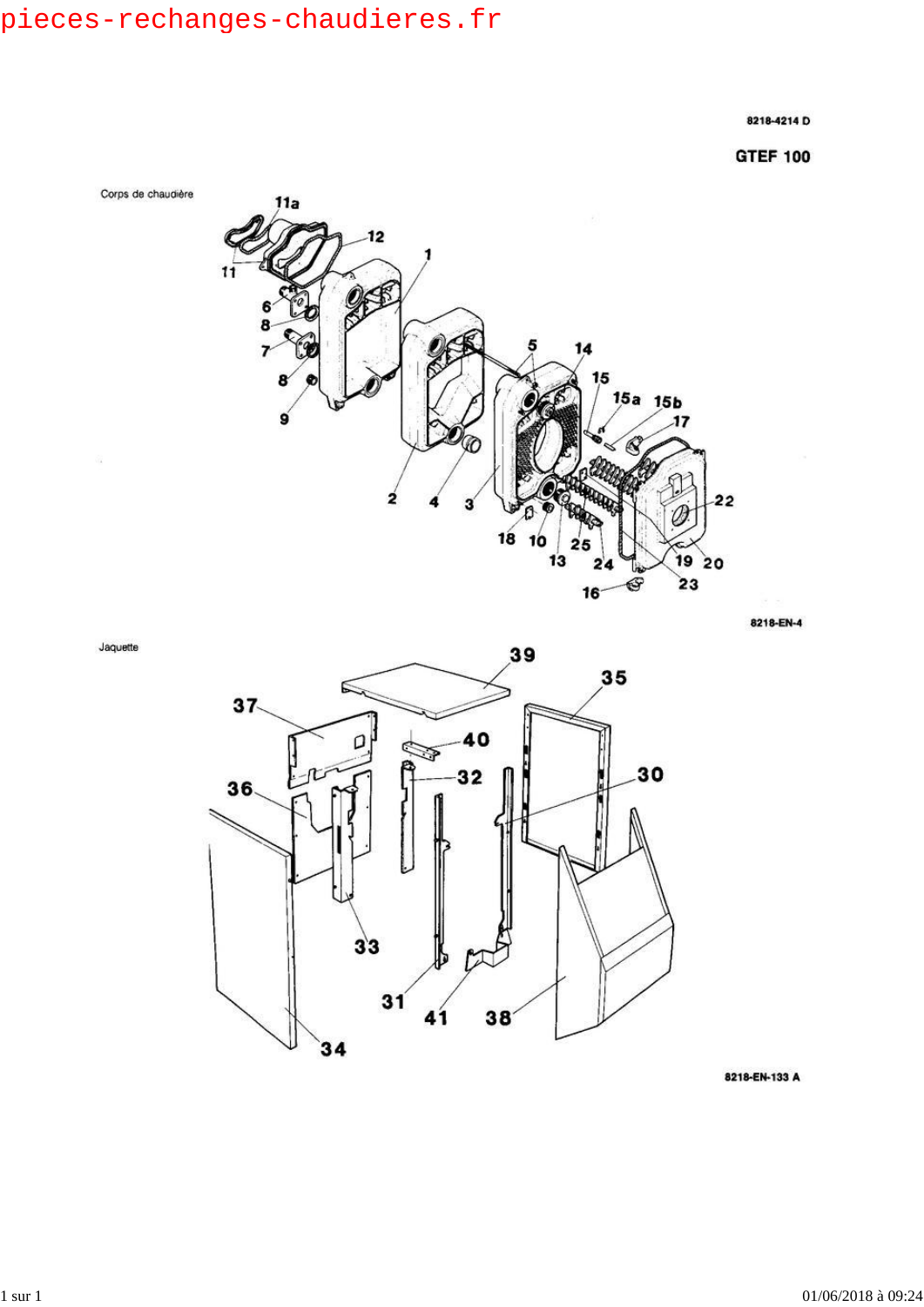| 82187758 | SACHET ACC.CORPS                 |                 |
|----------|----------------------------------|-----------------|
| 82187759 | VISSERIE JAQUETTE GT 100         |                 |
| 82188920 | <b>ISOLATION CORPS CHAUD.4EL</b> |                 |
| 82188833 | <b>HABILLAGE COMPLET 3 EL</b>    |                 |
| 82187793 | <b>CORPS DE CHAUDIERE 2EL.</b>   |                 |
| 82187794 | <b>CORPS DE CHAUDIERE 3EL</b>    |                 |
| 82187795 | <b>CORPS DE CHAUDIERE 4EL</b>    |                 |
| 82188832 | HABILLAGE COMPLET 2EL.           |                 |
| 82188834 | <b>HABILLAGE COMPLET 4 EL</b>    |                 |
| 82188918 | <b>ISOLATION CORPS CHAUD.2EL</b> |                 |
| 82188919 | <b>ISOLATION CORPS CHAUD.3EL</b> |                 |
| 82180051 | ELEMENT ARRIERE                  | 1               |
| 82180053 | ELEMENT INTERMEDIAIRE            | $\overline{2}$  |
| 82180050 | ELEMENT AVANT                    | 3               |
| 81160571 | NIPPLE ACIER D.74/68 H.45        | 4               |
| 82188964 | TIGE ASSEMBL CPL 2 EL            | 5               |
| 82188965 | TIGE ASSEMBL CPL 3 EL            | 5               |
| 82188966 | TIGE ASSEMBL CPL 4 EL            | 5               |
| 97549056 | BRIDE DE DEPART A EMBOUT         | 6               |
| 97549055 | <b>BRIDE A EMBOUT RETOUR</b>     | $\overline{7}$  |
| 97550189 | <b>JOINT BRIDE</b>               | 8               |
| 94950180 | <b>BOUCHON 1 "</b>               | 9               |
| 94950110 | <b>BOUCHON T9 1/2" 290</b>       | 10              |
| 82188910 | DEPART DE FUMEE CPL.2-3EL        | 11              |
| 82188911 | DEPART FUMEE CPL. 4EL            | 11              |
| 82180071 | <b>TAMPON RAMONAGE</b>           | 11a             |
| 85000042 | <b>CORDON D.10 (1M)</b>          | 12              |
| 80130028 | <b>BOUCHON 2-1/2 NON PERCE</b>   | 13              |
| 82020028 | BOUCHON 2 1/2" PERCE 1/2"        | 14              |
| 85000028 | DOIGT DE GANT 1/2 LG160          | 15              |
| 97581286 | <b>RESSORT DE MAINTIEN</b>       | 15a             |
| 95365613 | SEPARATEUR DE DOIGT DE           | 15 <sub>b</sub> |
|          | GANT                             |                 |
| 82180065 | <b>CHARNIERE SUP.DR.</b>         | 16              |
| 82180066 | CHARNIERE INF. DR.               | 17              |
| 82188812 | PLAQUETTE PR MONTANT GAU.        | 18              |
| 82188813 | PLAQUETTE PR MONTANT DR.         | 19              |
| 82188924 | PORTE DE FOYER H.130 -2EL        | 20              |
| 82188917 | PORTE FOYERE H.80MM 3-4EL        | 20              |
| 94250136 | PROTECTION PORTE FOYER           | 22              |
| 94250138 | PROTECTION PORTE FOYERE          | 22              |
| 85000024 | TRESSE D.10 (1M)                 | 23              |
| 82187762 | JEU TURBUL. INF. 2EL.            | 24              |
| 82187763 | JEU DE TURBUL.INF. 3-4EL.        | 25              |
|          |                                  |                 |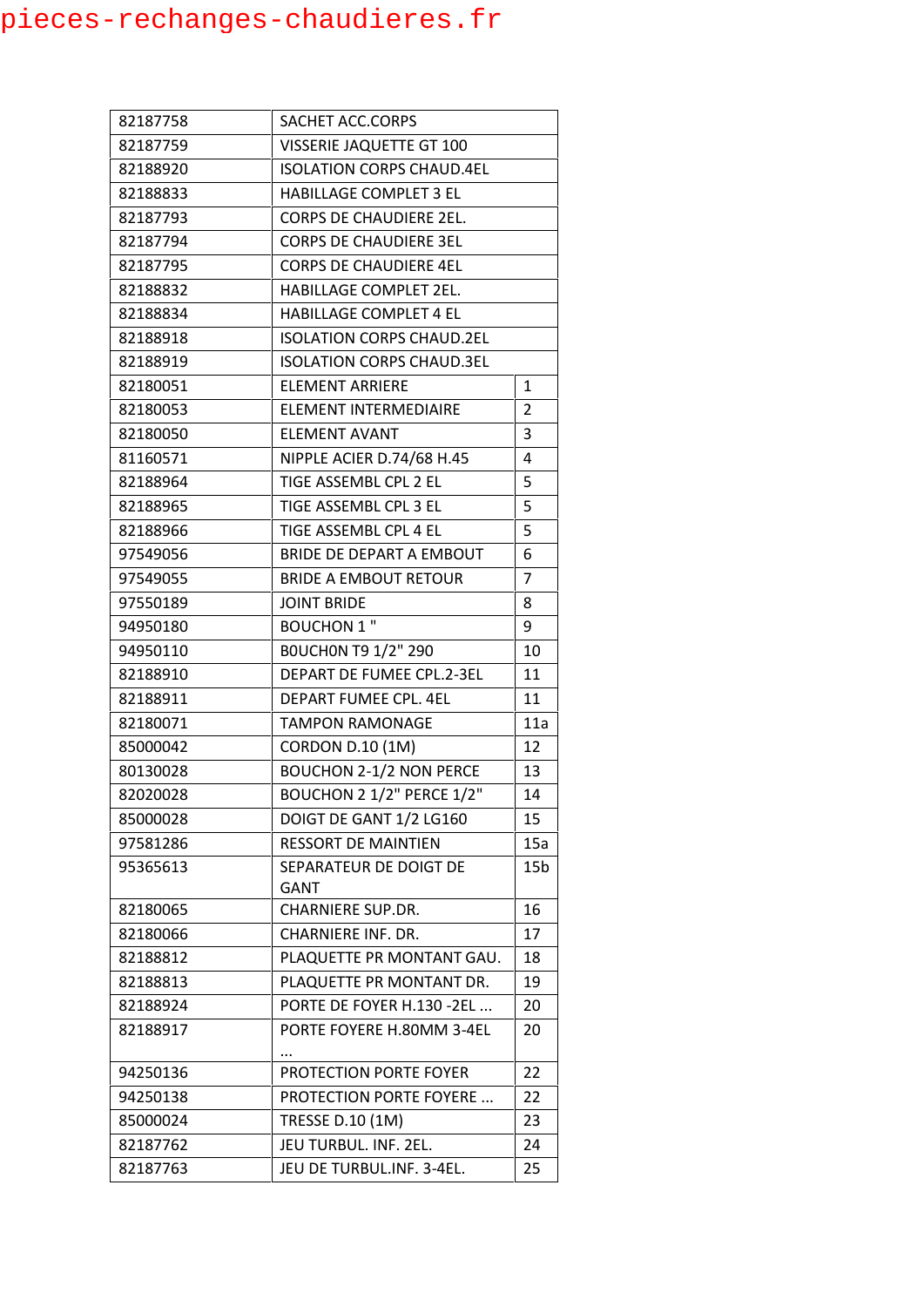| 97553412 | THERMOPLONGEUR 12 KW             | 26 |
|----------|----------------------------------|----|
| 82188806 | MONTANT AVANT GAUCHE CPL         | 30 |
| 82188806 | MONTANT AVANT GAUCHE CPL         | 31 |
| 82188808 | MONTANT ARRIERE DROIT CPL        | 32 |
| 82188809 | <b>MONTANT ARRIERE GAUCHE</b>    | 33 |
| 82188852 | PANNEAU LAT.GA.CPL. 2EL.         | 34 |
| 82188853 | PANNEAU LAT GA. CPL. 3EL.        | 34 |
| 82188854 | PANNEAU LAT.GA. CPL. 4EL.        | 34 |
| 82188855 | PANNEAU LAT.DR. CPL 2 FL         | 35 |
| 82188856 | PANNEAU LAT.DR. CPL. 3EL.        | 35 |
| 82188857 | PANNEAU LAT. DR.CPL 4 FL         | 35 |
| 82588051 | PANNEAU ARRIERE INFERIEUR        | 36 |
| 82188858 | PANNEAU ARR.SUP.COMPLET          | 37 |
| 82188859 | <b>CAPOT COMPLET</b>             | 38 |
| 82180537 | <b>CHAPITEAU 4 EL</b>            | 39 |
| 82180536 | CHAPITEAU 3 FL                   | 39 |
| 82180537 | <b>CHAPITEAU 4 EL</b>            | 39 |
| 82188030 | <b>CORNIERE POUR TABLEAU 3EL</b> | 40 |
| 82188031 | <b>CORNIERE POUR TABLEAU 4EL</b> | 40 |
| 82180558 | <b>CACHE ISOLATION</b>           | 41 |
|          |                                  |    |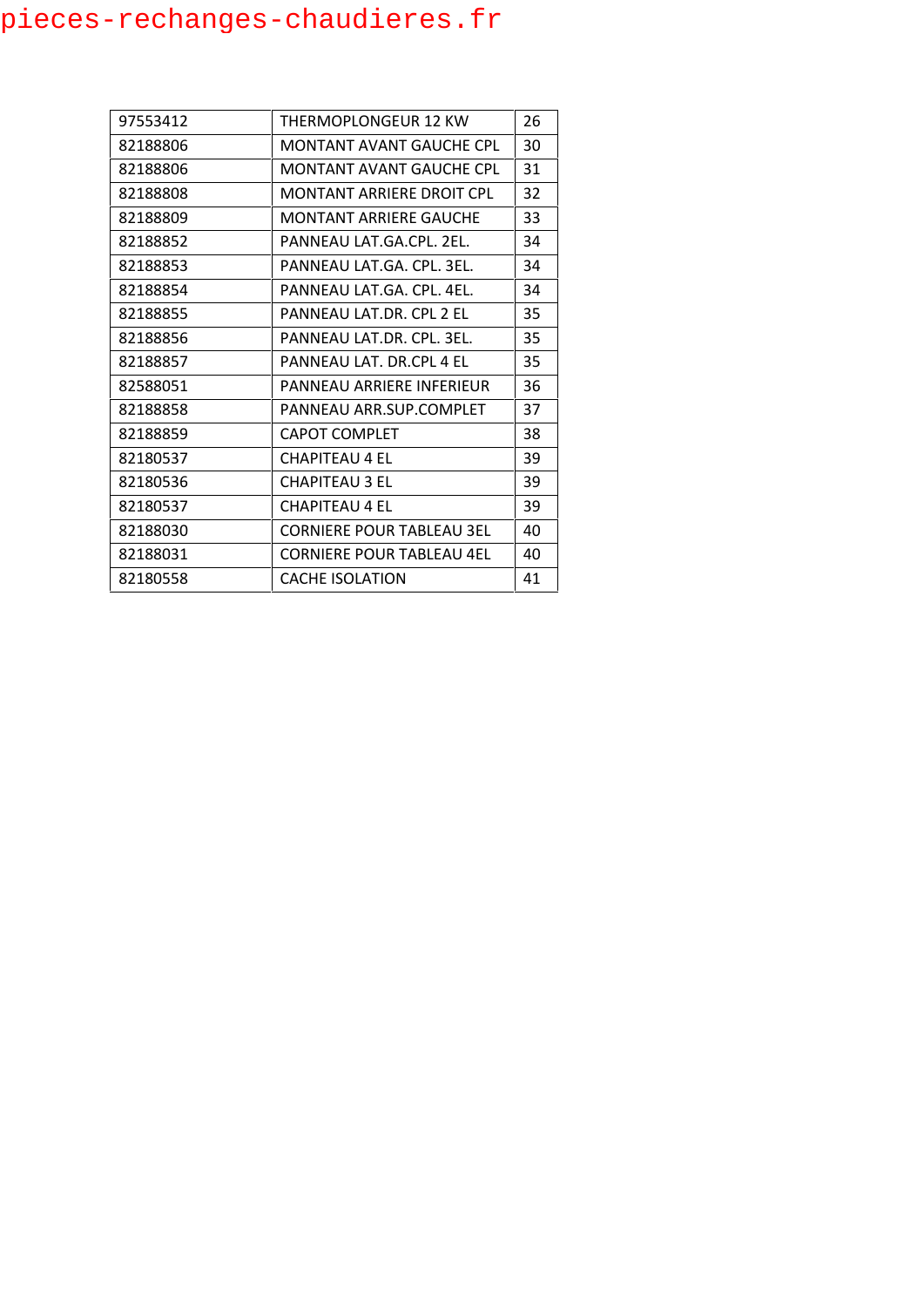

8218-EN-131 A

 $1$  sur  $1$